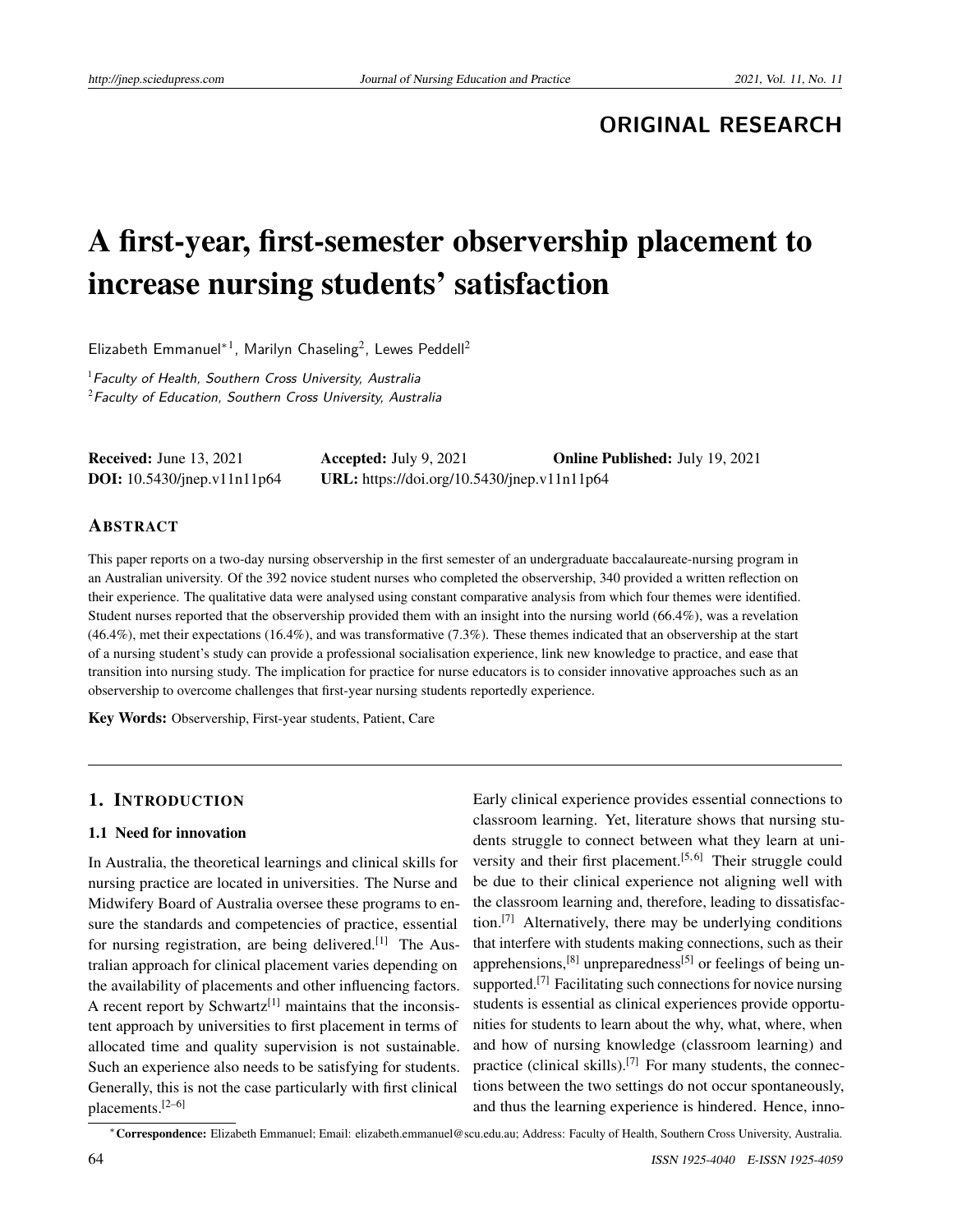vative strategies are needed to assist students to make the connections between their classroom learning and clinical placement.

### 1.2 A 'juggling act' spilling over into the placement experience

A steep increase in students enrolling into nursing programs in Australia has led to an insufficient number of clinical placements. Not surprisingly, competition for placements between education providers has been intense.<sup>[\[1\]](#page-6-0)</sup> As a result, placing students in quality, clinically-relevant areas has become more like a continuous juggling act for many education providers.[\[9\]](#page-6-6) At the same time, clinical facilities are also grappling with supporting the demand for placement due to internal socio-economic and political restraints.[\[1\]](#page-6-0) For nursing students, their first placement is usually towards the end of their second semester of university. By this time, they have accumulated a two-semester knowledge base to prepare them to enter the clinical learning environment. However, the late placement in the first year can create a misalignment of new nursing knowledge and related practice concepts and skills, which is not necessarily conducive to learning. This can lead to student apprehension and dissatisfaction.

#### 1.3 Retention

Student satisfaction relies on a positive first-year experience, which, for education providers, improves retention rates. Therefore, a student-centric focus in first year is critical and can enhance the transition into nursing studies.[\[10\]](#page-6-7) Chan et al.<sup>[\[11\]](#page-6-8)</sup> identified several themes that contribute to retention, including pre-enrolment factors, delivery of curriculum and its content, set–up of clinical placement, and available support services for students. Within these, several risk factors are often at play, such as students with low efficacy, poor motivation, poor stress management skills, and unrealistic expectations. Clinical placement issues are also a common source of disillusionment for students.<sup>[\[12\]](#page-7-0)</sup> These reviews, though, did not indicate when in the first year the studies took place. A subsequent study by Nejad et al. $[13]$  investigated students' satisfaction levels with their first clinical placement, which occurred in their second or third semester. This quantitative study showed that students scored high satisfaction rates with their instructors' behaviour but low satisfaction rates on the atmosphere and learning in the clinical setting. Students described the atmosphere where they did not encounter 'friendliness' (20.4%) and where the environment did not create a good sense of what it must be like to be a nurse  $(10.8\%)$ .

#### 1.4 Value of observerships

From the discussion to date, students need their first placement to provide a positive experience in which they can Published by Sciedu Press 65

have early socialisation into nursing and develop their practice skills. One strategy that has worked well in medicine is observership placements, which allow learners to have pre-clinical, observational experience. While observerships have been used effectively in medicine, [13-[15\]](#page-7-2) they are not frequently reported in nursing. One such report described community nurses completing a four-week clinical observership to expand their practice role. This allowed for more sup-portive and cost-effective care for patients in their homes.<sup>[\[16\]](#page-7-3)</sup> Another study reported on a nine-week observership program on Cognitive Behaviour Therapy as an interventive measure for women with postpartum depression.<sup>[\[17\]](#page-7-4)</sup> The program equipped the public health nurses involved to support mothers cope with postnatal depression and the demands of new motherhood. Hence, adapting observership as a first-year pre-clinical placement may be of great benefit, given the existing constraints of quality placements and the cost of clinical education.

#### 2. METHOD

This paper explores the experiences and perceptions of novice nursing students after they had participated in a twoday observership placement in their first semester of study in a multi-campus regional university in Australia. The observership formed part of a foundational first-semester subject, in which students were introduced to the theory and practice of the essentials of nursing and care.

These essentials comprised of both philosophical understanding and practice relating to the construction of cognition, knowledge, reasoning, and concepts of caring. With this understanding, students can demonstrate introductory communication, observation, caring concepts, and assessment skills which underpins nursing practice and nurse-patient relationships.

The subject comprised six weeks of tutorials, four weeks of laboratory workshops, two weeks for oral presentations, followed by a two-day observership (see Figure 1). Assessments involved a quiz, written report, group presentation, and the two-day observational placement. To pass the placement, students needed to: (a) meet pre-placement requirements as specified by university and state health authorities; (b) complete the Professional Code of Conduct form; (c) attend 16 hours of placement, including undertaking a handwashing demonstration, and; (d) complete a pre- and post-placement workbook. The observership aimed for student nurses to draw on their learnings and readings from their university subject to appreciate the new professional and practice context of nursing.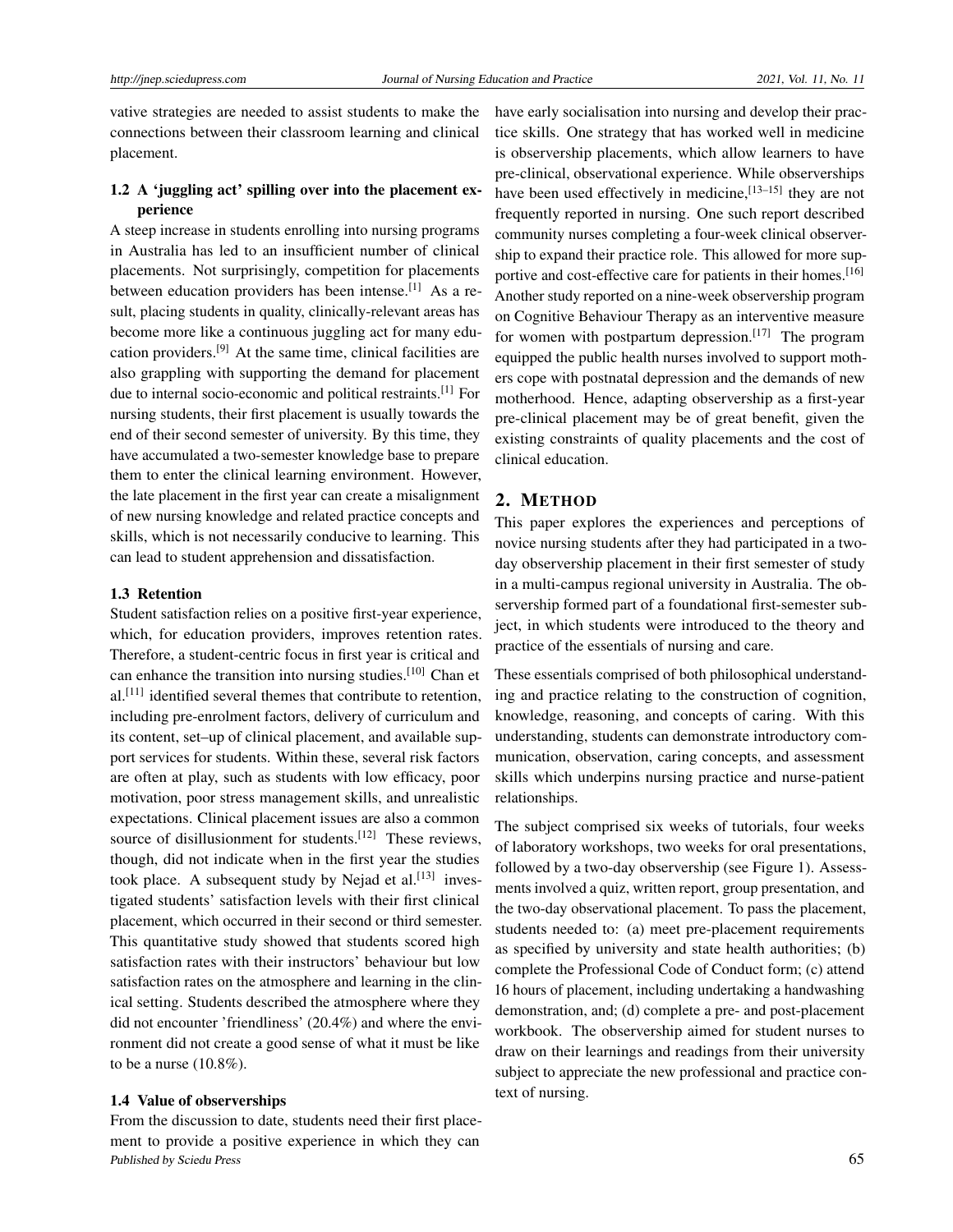

Figure 1. Overview of a first year, first semester subject

Embedded in the learning in this subject was reflective practice, which is linked to the development of selfconsciousness, and a way to critically reason. This practice is known to assist nursing students to develop their professional identity and behaviours, and finding meaning in what they do. This can help shape their future directions.[\[18\]](#page-7-5) To assist students with self-reflection, the SPROUT framework was introduced.<sup>[\[19\]](#page-7-6)</sup> This comprised a technique for remembering key concepts in which learners reflect on their thoughts, beliefs, and values; and how these might influence their actions in practice. In this way, students could begin to reflect on and make meaning of their course work, practice and observations.

For their observership, 392 students from a multi-campus regional university in Australia were placed at one of ten different health facilities distributed across two states. During the observership, qualified nurses supervised the students and facilitated a range of clinical nursing observations. Importantly, students were only permitted to observe, and not engage in any practice. After the observership, students were given the opportunity to write a reflection (narrative) on their clinical experience.

#### 3. RESULTS

This study, approved by the University's Human Ethics Committee, used the qualitative approach of narrative inquiry to capture the students' reflective stories and explore their diverse observership experiences.<sup>[\[20\]](#page-7-7)</sup> Of the 392 students enrolled in the subject, 340 (87%) completed a reflection. For de-identification, each participant's reflections were assigned a code that related to the health facility (e.g. C12, G30). Reflections were then analysed using constant comparative method, an iterative process whereby categories of meaning were generated, and similar thematic units of meaning were grouped together.<sup>[\[20\]](#page-7-7)</sup> In addition, main themes

were counted and expressed as percentages (see Table 1). The trustworthiness of the study was enhanced through Lin-coln and Guba's<sup>[\[21\]](#page-7-8)</sup> four techniques: i) credibility through triangulating the study's themes with feedback from the observership facilitators; ii) transferability through thick description; iii) dependability through reporting the study in detail (see Figures 1 and 2); and iv) confirmability through two of the researchers reviewing the data independently, then crosschecking the results.

# 3.1 Students' demographics and satisfaction with the subject

The student sample in this study was representative of firstyear nursing enrolments at this regional university that consist of a majority of domestic (98%), mainly female (86%) nursing students. Students' age ranged from 18 to 55 years with 38% of the sample being less than 20 years of age. Approximately 95% of students spoke English as their first language and 37% identified as the first-in-their-family to study at university. In terms of geolocation, approximately 40% of the students came from inner regional Australia and 8% from outer regional Australia. About socio-economic status (SES), nearly 70% measured at mid SES, while just below 25% measured at low SES.

All 340 students who participated in the observership completed it successfully. When the students were asked to complete the University's student satisfaction survey on the subject, overall, they rated the subject as 4.13/5 where "5" was the highest possible rating. This was higher than the University average of 4.07/5 for the semester, and also higher than the subject rating for the previous year when an observership was not included. It is very possible, that this observership placement contributed to students' satisfaction as demonstrated in their reflections, and from informal feedback from clinical facilitators of the different health facilities.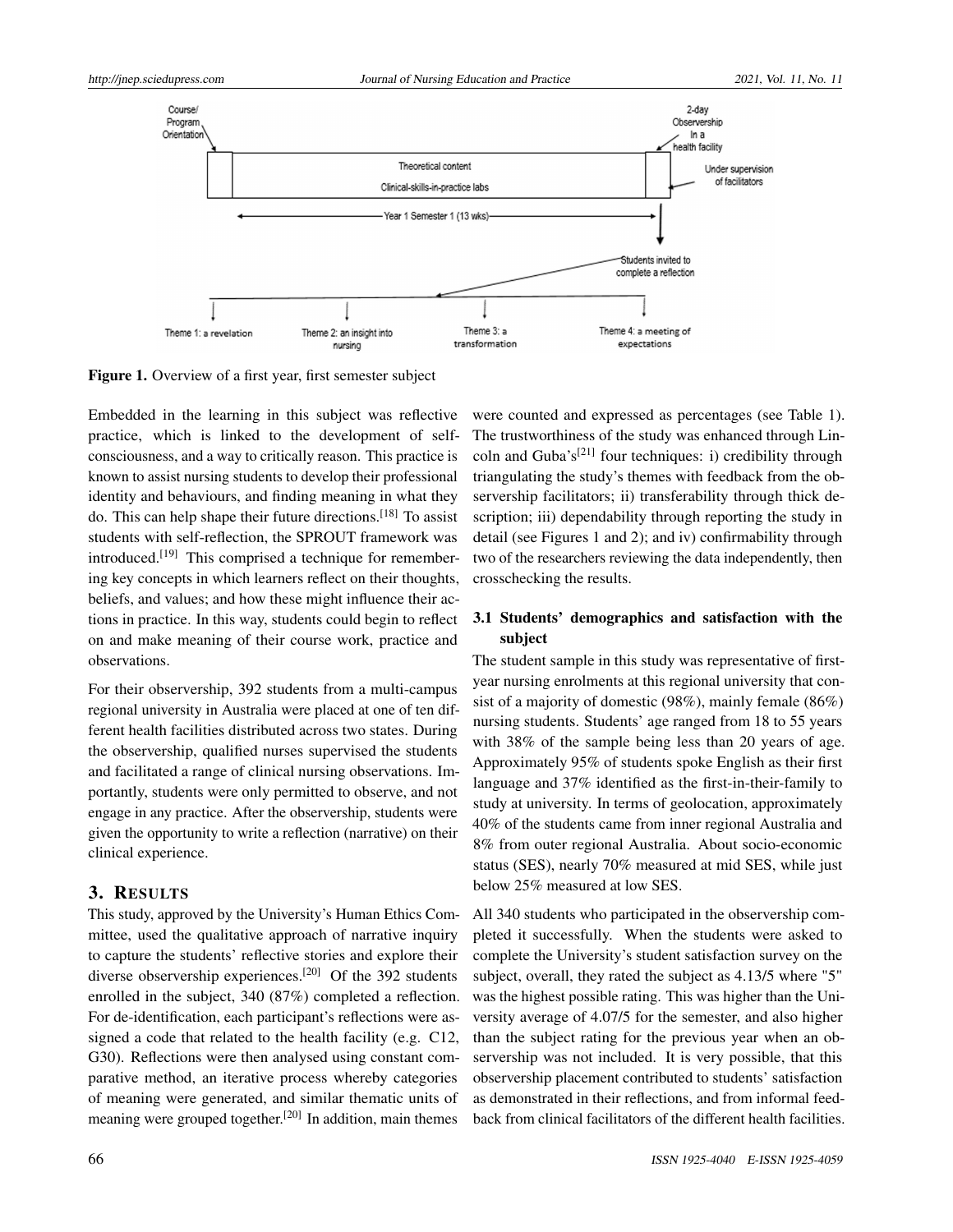

Figure 2. Flow chart of content analysis

#### 3.2 Findings from the reflective narrative analysis

The findings from the reflective narratives are reported here in order of the most recorded themes. Each theme is followed by representative student responses. Following the content analysis (see Figure 2), four main themes emerged (see Table 1). Collectively, these themes established what was important for these students in the observership. The most commonly reported theme (66.4%) to emerge in the students' responses was that the observership provided an insight into the world of nursing. Two comments from these students represented this theme:

*It was amazing to be able to step back and watch everything flow, interact with patients and understand how effective communication and teamwork are the foundation for great nursing care. I was able to gain a better understanding of what is required as a nurse, not having a patient load made it easier to really define nursing, as we were able to watch and learn. (E69)*

*This cemented how important nursing is and I have gained valuable experience that I will carry through my degree and career. (C15)*

The second most reported theme (46.4%) was that the observership was a revelation. The following responses are characteristic of this second theme:

*Placement was informative and an excellent learning opportunity. Nurses were very accommodating and knowledgeable. They were patient with us when asked a question and slowed down their jobs so we could learn. (F8)*

*The 2 days of observations was a very useful learning experi-*

*ence and gave me a taste of what registered nurses do every day. (B1)*

The theme next most reported (16.4%) was that students arrived at a meeting of [their] expectations. A representative sample of these comments was that:

*...it provided me with a realistic idea of what the job requires, even if it was from the position of an observer. I could see the intensity of the teamwork, the need for clear communication, the understanding and support offered to one another. I saw how important it is to be aware of details in the treatment of patients. (C3)*

*I have enjoyed every moment and have learnt so much just from observing. (C13)*

*I came away feeling energized, informed and supported. (C9)*

The final most reported theme, a transformation (7.3%), indicated that the observership was transformational for students as outlined in these comments:

*. . . I worried that I may not have what it takes to pursue a career in nursing. Due to the nurses and other staff and patients, I had the pleasure and honour to work alongside, these feelings have left me for good, and I now walk a little taller knowing that I have made the right decision. (E34)*

*Overall, I feel that the 2 days has prepared me for a profession that will be demanding, but very rewarding. (E24)*

*I was thoroughly impressed with J's guidance throughout the placement, and I feel I have gained immeasurable knowledge that has strengthened my passion for nursing and will aid me in the future. (D25)*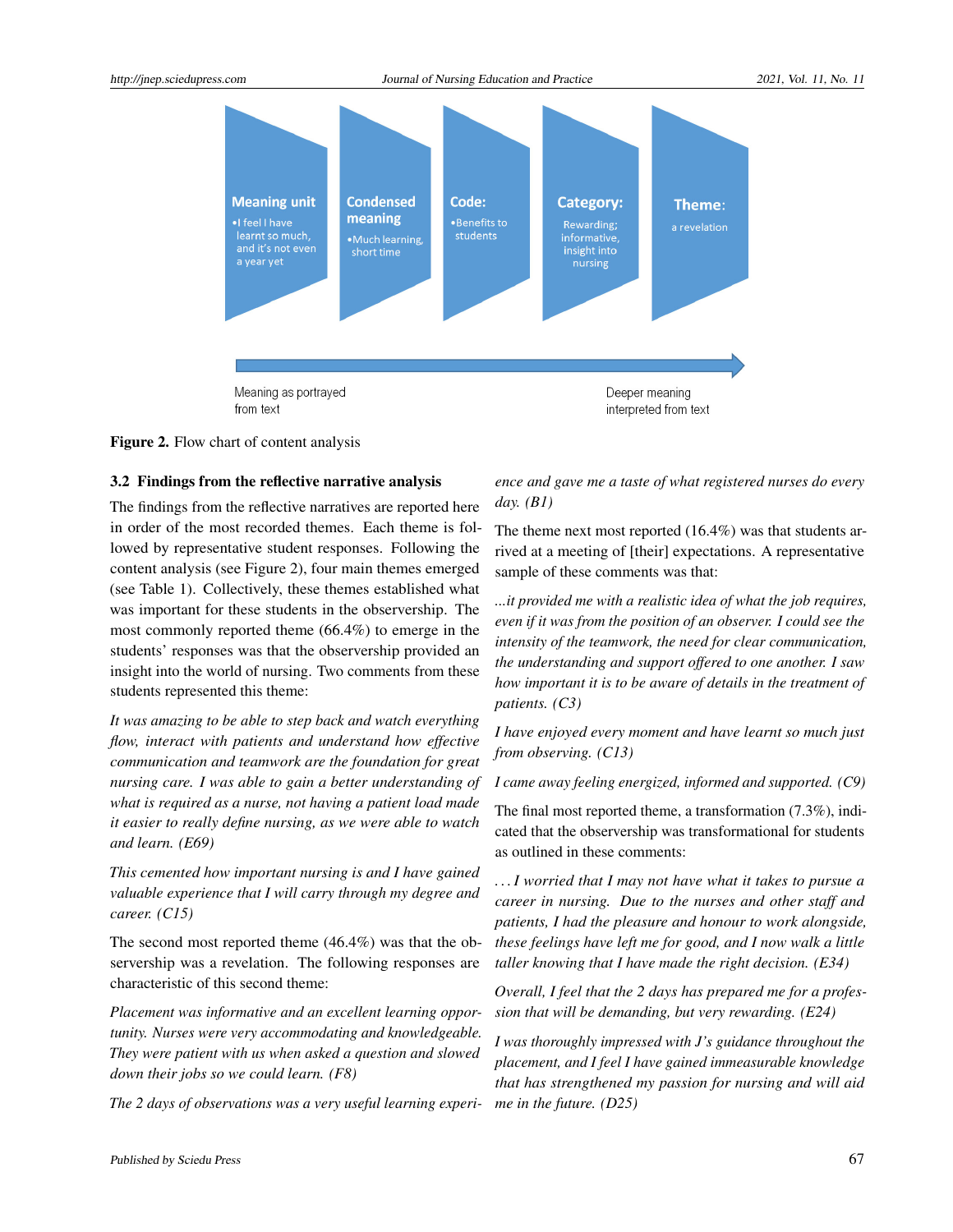| Category                                                                                                       | <b>Responses</b>     | <b>Deeper meaning</b>                                                                                                                                  | Sub-theme                                                                              | <b>Theme</b>                                 |  |
|----------------------------------------------------------------------------------------------------------------|----------------------|--------------------------------------------------------------------------------------------------------------------------------------------------------|----------------------------------------------------------------------------------------|----------------------------------------------|--|
| Warm and welcoming;<br>early socialisation<br>opportunities                                                    | $43.8\%, (n = 149)$  | Placement provided a unique<br>view and early socialisation into<br>nursing. Nursing staff were<br>welcoming and the opportunity<br>was most enjoyable | A window into the<br>nursing world                                                     |                                              |  |
| Specialised; warm and<br>friendly                                                                              | $4.1\%$ , $(n = 14)$ | Staff engaged in support and<br>giving of their time                                                                                                   | Staff willing and<br>giving                                                            |                                              |  |
| Need for hands on; more<br>time                                                                                | $4.4\%$ , $(n = 15)$ | Concerns that learning needs of<br>students' needs greater emphasis<br>with more focus on hands on and<br>time                                         | Need for more<br>student focus                                                         | An insight into the<br>nursing world (66.4%) |  |
| Poor use of time;<br>observations<br>challenging;<br>unable to assist                                          | $10\%, (n = 34)$     | Better use of time, mere<br>observation, and an inability to<br>get involved is problematic                                                            | Challenges                                                                             |                                              |  |
| More involvement;<br>more say;<br>cannot wait for more                                                         | $4.1\%$ , $(n = 14)$ | Need to have a say in level of<br>involvement and participation, as<br>need to assist was very strong                                                  | Having a say                                                                           |                                              |  |
| Informative;<br>insight into nursing;<br>rewarding/enjoyable                                                   | $32.6\%, (n = 111)$  | Many benefits obtained.<br>Theoretical and practical nursing<br>knowledge was a transformative<br>learning experience                                  | An 'aha' experience                                                                    | A revelation<br>$(46.4\%)$                   |  |
| Next placement                                                                                                 | $14\%, (n = 48)$     | Looking forward and excited<br>about future clinical placement                                                                                         | Enticing future                                                                        |                                              |  |
| Satisfaction with<br>learning and<br>knowledge;<br>self-satisfaction;<br>satisfaction with what is<br>in store | $6.7\%$ , $(n = 23)$ | <b>Exceeded</b> expectations                                                                                                                           | Met expectations<br>and more                                                           | A meeting of<br>expectations<br>$(16.4\%)$   |  |
| Gratitude                                                                                                      | $9.7\%$ , $(n = 33)$ | Grateful for the time and<br>guidance                                                                                                                  | Appreciation                                                                           |                                              |  |
| Staff stress level;<br>comfort level;<br>enlightened                                                           | $3.2\%$ , $(n = 11)$ | Seeing things differently                                                                                                                              | A changed view<br>A transformation<br>$(7.3\%)$<br>Appropriate time for<br>observation |                                              |  |
| Adequate                                                                                                       | $4.1\%$ , $(n = 14)$ | Adequate and purposeful                                                                                                                                |                                                                                        |                                              |  |

| <b>Table 1.</b> Categories and themes on students' perceptions of observational placement |  |  |
|-------------------------------------------------------------------------------------------|--|--|
|-------------------------------------------------------------------------------------------|--|--|

A student-centred approach was fundamental in this subject with students encouraged to be partners with the university in the construction of their learning and success. As such, many students not only voiced their positive experiences but also where the observership needed improvement. Some comments included:

*A third day would have been beneficial to continue this sense of belonging (on the ward), and confidence within the nursing team, and continue the learning and observation. (E15)*

Another stated:

*I would have liked a tour of the whole hospital and a look at the different wards and in turn, different styles and approaches in nursing. However, the placement was only two days and time was short. (D14)*

The nurse facilitators overseeing students valued the observership as a precursor to actual clinical placement. They reported that class tutorials and clinical laboratory activities prepared students for their exposure to the clinical environment in a positive way. On completion of their observership students appeared to have a better understanding of their role regarding professionalism, socialisation, teamwork, commu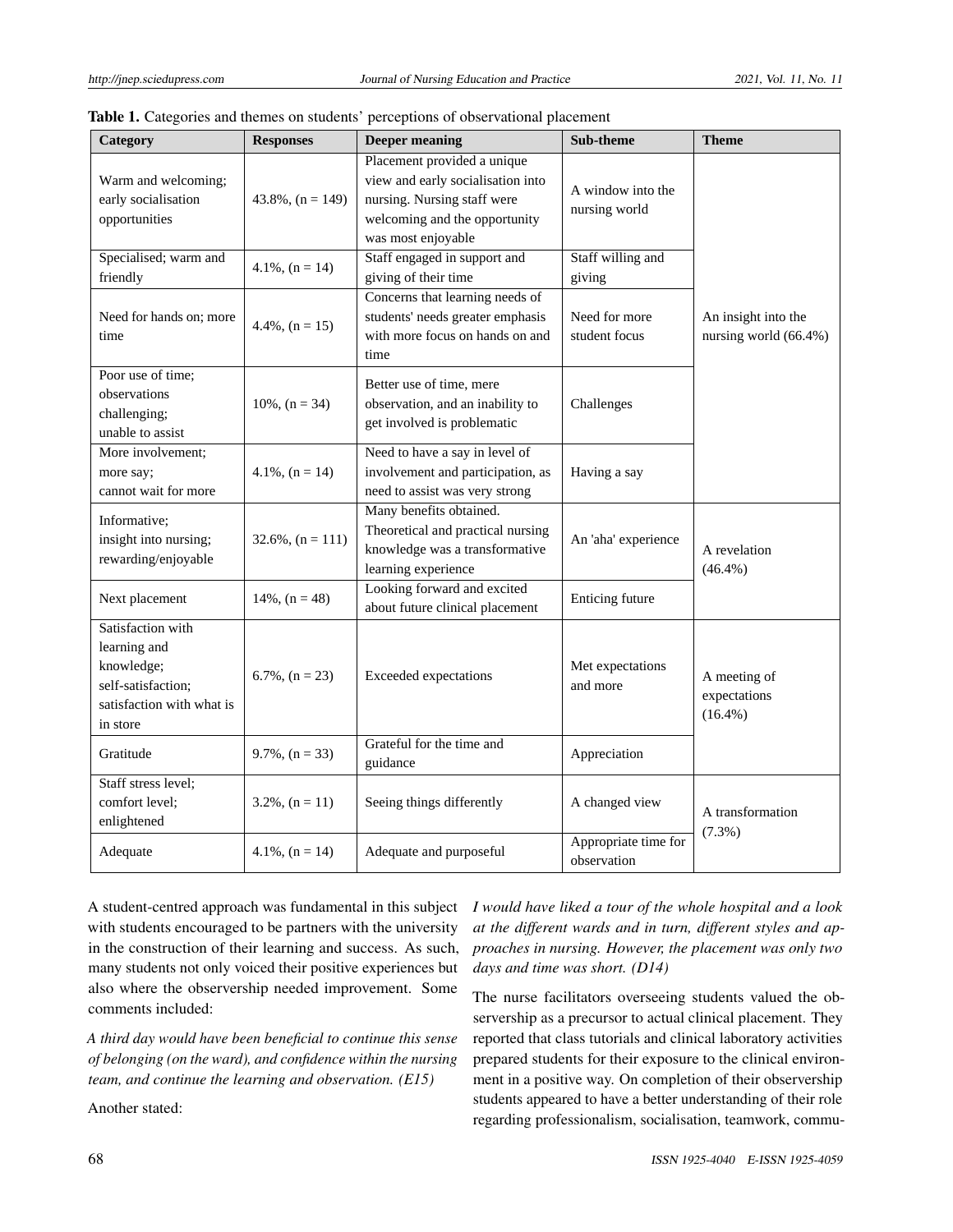nication and patient safety.

As one facilitator reported:

*B presented himself in a professional manner, in full uniform, punctual & prepared. He was keen & interested to learn & worked within his scope of practice. He participated in all group discussions & activities. Great feedback was given about B & the way he communicated with the patients. (E10)*

A common comment for students' learning was of this nature:

*. . . developed confidence to contribute to discussions and seek learning opportunities. The reflections indicated the beginning understanding of analysing their own and other people's practice. (C49)* and

*. . . ability to communicate appropriately with the patients and staff. She completed a practice/scenario nursing care plan after discussion and reviewing of actual plans. She was able to identify the correct needs and did seek confirmation to increase her understanding of the individualised needs. She observed handovers and understands the use of the tool ISBAR. She was able to perform hand hygiene consistently over the 2 days and observe the various forms of infection control practices. It was obvious that X became comfortable in the ward environment as she maintained within her scope and guidelines. (E13)*

#### 4. DISCUSSION

This two-day observership, across a range of acute and primary health care settings, provided nursing students, in their first semester of first-year, with the unique opportunity to experience a "window" into the world of nursing, and so watch nursing life up close. The benefits of this observership, as reported by students in their reflections, shows the potential for creative development of new first-year placement models. As pointed out by Spence et al.,  $[22]$  there is an urgency to integrate innovative strategies to improve students' clinical learning. Although different to the conventional model, an observership provides first-year nursing students with the opportunity to contemplate and take into account various aspects of the clinical environment. As one student wrote, "It was amazing to be able to step back and watch everything flow". As such, the observership provides a preview of the dynamic and interactive forces that pervade health care settings and impact on the students' professional development.<sup>[\[7\]](#page-6-4)</sup> While the vast majority of student responses were positive, some students (15%) suggested that the observership was a wasted opportunity because they felt helpless, frustrated and guilty that they were unable to assist the nursing staff on the wards. One student explained.

*"I feel more could have been gained from being on the wards, if we could have helped the nurses more, such as; helping them make beds and other small tasks that do not involve direct patient contact. There was so much to see and learn, it was a shame more time was not allocated to shadowing the nurses."* (C45)

Familiarising students with the nursing world before they participate in an actual clinical practice, allows for a safe environment wherein students can integrate theoretical learning from university with practical learning, without the actual hands-on experience. An observership placed at the beginning of a student's program also allows early "career checking". This involves observing the physical space, the psychosocial interactions, culture of the workplace, and the learning and teaching factors.<sup>[\[23,](#page-7-10) [24\]](#page-7-11)</sup> The connection which the students reported they made between theoretical and practical nursing knowledge gained from their university studies and observership, aligns with what Mezirow[\[25\]](#page-7-12) described as a transformative learning experience, or as Chick and Meleis<sup>[\[26\]](#page-7-13)</sup> identified as a "passage", where the student moves from one state to another, that is from a nursing student to a professional nursing student.

Overall, listening to students' voices is paramount. Tinto<sup>[\[10\]](#page-6-7)</sup> reminds the reader that the university curriculum needs to pay heed to the students' perspectives in order to reduce attrition. Many first-year nursing students want to complete their nursing degree but need a placement model that promotes persistence. In particular, students need more attention given to their placement, support from facilitators and mentors, and need to be made to feel welcomed, and work with a good team of health professionals.[\[27\]](#page-7-14) Generally, attention to students' voices in the evaluation of teaching and learning is needed so that appropriate planning can be undertaken to improve student satisfaction and retention.<sup>[\[28\]](#page-7-15)</sup> Even when negative feedback is given, although few, attention is needed by tutors as it demonstrates taking personal situations into account such as skill level or professional knowledge.[\[8\]](#page-6-5)

However, clinical placement and students' perceptions attract less attention, and therefore lead to missed opportunities. While this study's results offer a pre-clinical placement in the form of an observership as a first introduction to the nursing environment, it may assist in keeping students motivated to continue their studies.

Of the 392 students enrolled in the subject, 52 did not provide a reflective response on their observership. The reflective component, on which this study is based, was an optional section, with no particular questions or directions. It attracted no grading. Non-responders may have been dissatisfied with their placement and therefore lacked interest in providing a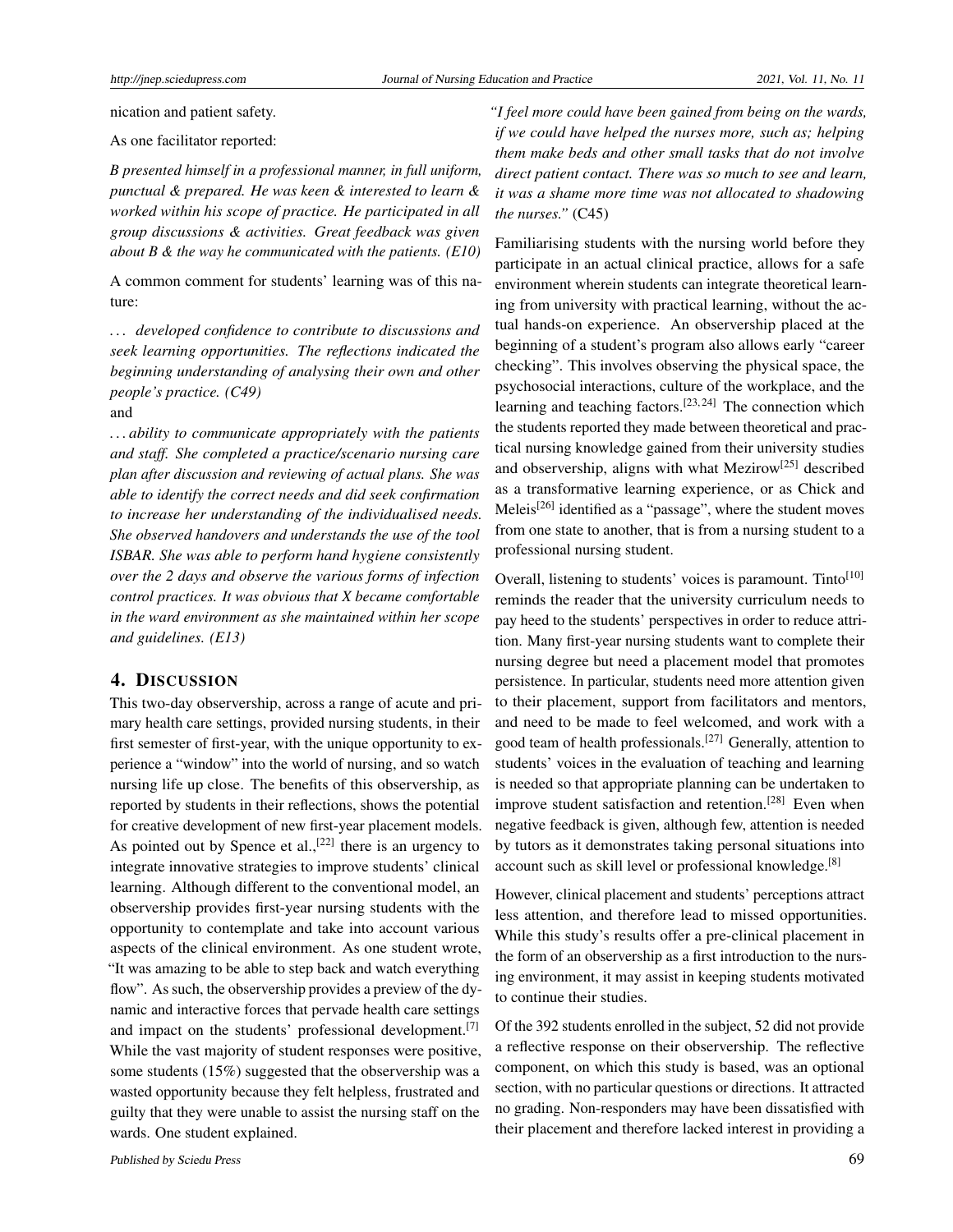written reflection. It is possible that students being first years, were unfamiliar with reflective writing and its importance in nursing, despite its coverage within the subject.

It is plausible that for many students, the observational placement provided an experience where complex concepts taught in the unit of study seemed to come together and make sense. As reported by Cioffi,<sup>[\[29\]](#page-7-16)</sup> insights from clinical exposure have not been well reported and therefore there is little understanding of the learning experience. In the case of this observership, the experience was well appreciated by firstyear nursing students. They found it beneficial and motivating. More research on such a strategy is warranted with forward planning and collaboration between health facilities and universities.

## 5. CONCLUSION

It is clear from this study, that a relatively short observership—only two-days—in a nursing student's first semester provides many opportunities and advantages. A short observership is not overly demanding of students in terms of unduly intruding on their university contact time, or their time to complete their assignments. Nor is a short observership overly taxing on the host health facilities, nor on the cost to the university in terms of paying supervising staff. While there is a cost to universities in terms of organising observerships, this study indicates that the benefits far outweigh the cost.

As a first placement, observerships give aspiring nursing students an opportunity to observe nursing up close within the clinical learning environment, a real-world look-in for students, a chance to see if they really want to be a nurse. For many first years, this resonates well, because it is the beginning of a career, a chance for them to see how nurses practice at a professional level.

During the course of observation, no evidence of practical skill development occurs but the learning provides an insight into nursing practice and procedures, and how nurses function within the workplace. The very nature of an observership for students means that it provides safety for patients and the health facilities, but most importantly promotes a strong connection to nurses and the nursing world of everyday practice.

Given the overall positiveness in the students' reflections about their time in the observership, it would seem reasonable that students will feel less anxiety, stress, and apprehension than what nursing students normally experience (e.g. see Levett-Jones et al.,<sup>[\[2\]](#page-6-1)</sup> with their first 'real' clinical placement). This could be because an observership promotes a gradual paradigm shift with little disruption required in the new environment.[\[26\]](#page-7-13) Creating an observership through the joint efforts of health facilities, nurse clinicians and other health professionals can provide an appropriate introduction to meet first-year nursing students' needs.

#### CONFLICTS OF INTEREST DISCLOSURE

The authors declare that there is no conflict of interest.

#### **REFERENCES**

- <span id="page-6-0"></span>[1] Schwartz S. Educating the Nurse of the Future -Report of the Independent Review into Nursing Education 2019, Commonwealth of Australia.
- <span id="page-6-1"></span>[2] Levett-Jones T, et al. What are the primary concerns of nursing students as they prepare for and contemplate their first clinical placement experience? Nurse Education in Practice. 2015; 15(4): 304-309. PMid:25862609 [https://doi.org/10.1016/j.nepr.2015.03](https://doi.org/10.1016/j.nepr.2015.03.012) [.012](https://doi.org/10.1016/j.nepr.2015.03.012)
- [3] Cooper J, Courtney-Pratt H, Fitzgerald M. Key influences identified by first year undergraduate nursing students as impacting on the quality of clinical placement: A qualitative study. Nurse Education Today. 2015; 35(9): 1004-1008. PMid:25828091 [https:](https://doi.org/10.1016/j.nedt.2015.03.009) [//doi.org/10.1016/j.nedt.2015.03.009](https://doi.org/10.1016/j.nedt.2015.03.009)
- [4] Thomas J, Jinks A, Jack B. Finessing incivility: The professional socialisation experiences of student nurses' first clinical placement, a grounded theory. Nurse Education Today. 2015; 35(12): e4-e9. PMid:26358630 [https://doi.org/10.1016/j.nedt.2015.08](https://doi.org/10.1016/j.nedt.2015.08.022) [.022](https://doi.org/10.1016/j.nedt.2015.08.022)
- <span id="page-6-3"></span>[5] Najafi Kalyani M, et al. How do nursing students experience the clinical learning environment and respond to their experiences?

A qualitative study. BMJ Open. 2019; 9(7): 1-8. PMid:31350243 <https://doi.org/10.1136/bmjopen-2018-028052>

- <span id="page-6-2"></span>[6] Bhurtun H, et al. Stress in the clinical learning environment: Perceptions of first-year Finnish nursing students. Nursing Education Perspectives. 2021; 42(1): 2-6. PMid:32604266 [https://doi.or](https://doi.org/10.1097/01.NEP.0000000000000693) [g/10.1097/01.NEP.0000000000000693](https://doi.org/10.1097/01.NEP.0000000000000693)
- <span id="page-6-4"></span>[7] Papastavrou E, et al. Nursing students' satisfaction of the clinical learning environment: a research study. BMC Nursing. 2016; 15(1): 44. PMid:27436992 [https://doi.org/10.1186/s12912](https://doi.org/10.1186/s12912-016-0164-4)  $-016-0164-4$
- <span id="page-6-5"></span>[8] Bhurtun H. Stress and coping strategies among Finnish nursing students in the clinical learning environment. Dissertation in Health Sciences, 581. 2020. University of Eastern Finland.
- <span id="page-6-6"></span>[9] Birk M, et al. The impact of clinical placement model on learning in nursing: A descriptive exploratory study. Australian Journal of Advanced Nursing. 2017; 34(4): 16-23.
- <span id="page-6-7"></span>[10] Tinto V. Through the eyes of students. Journal of College Student Retention: Research, Theory & Practice. 2017; 19(3): 254-269. <https://doi.org/10.1177/1521025115621917>
- <span id="page-6-8"></span>[11] Chan ZCY, et al. Curriculum design and attrition among undergraduate nursing students: A systematic review. Nurse Education Today.